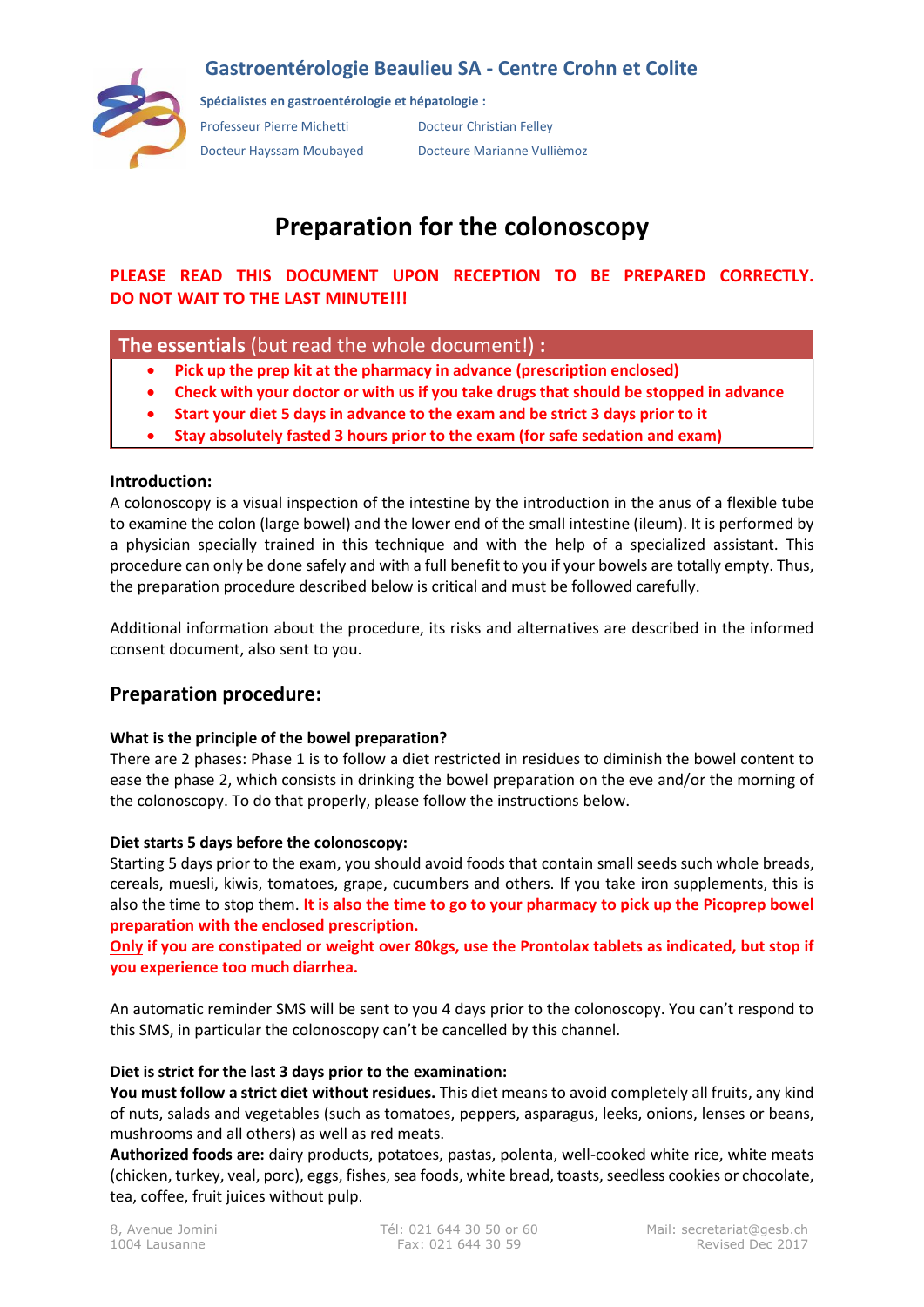## **Gastroentérologie Beaulieu SA - Centre Crohn et Colite**



**Spécialistes en gastroentérologie et hépatologie :**

Professeur Pierre Michetti Docteur Christian Felley

Docteur Hayssam Moubayed Docteure Marianne Vullièmoz